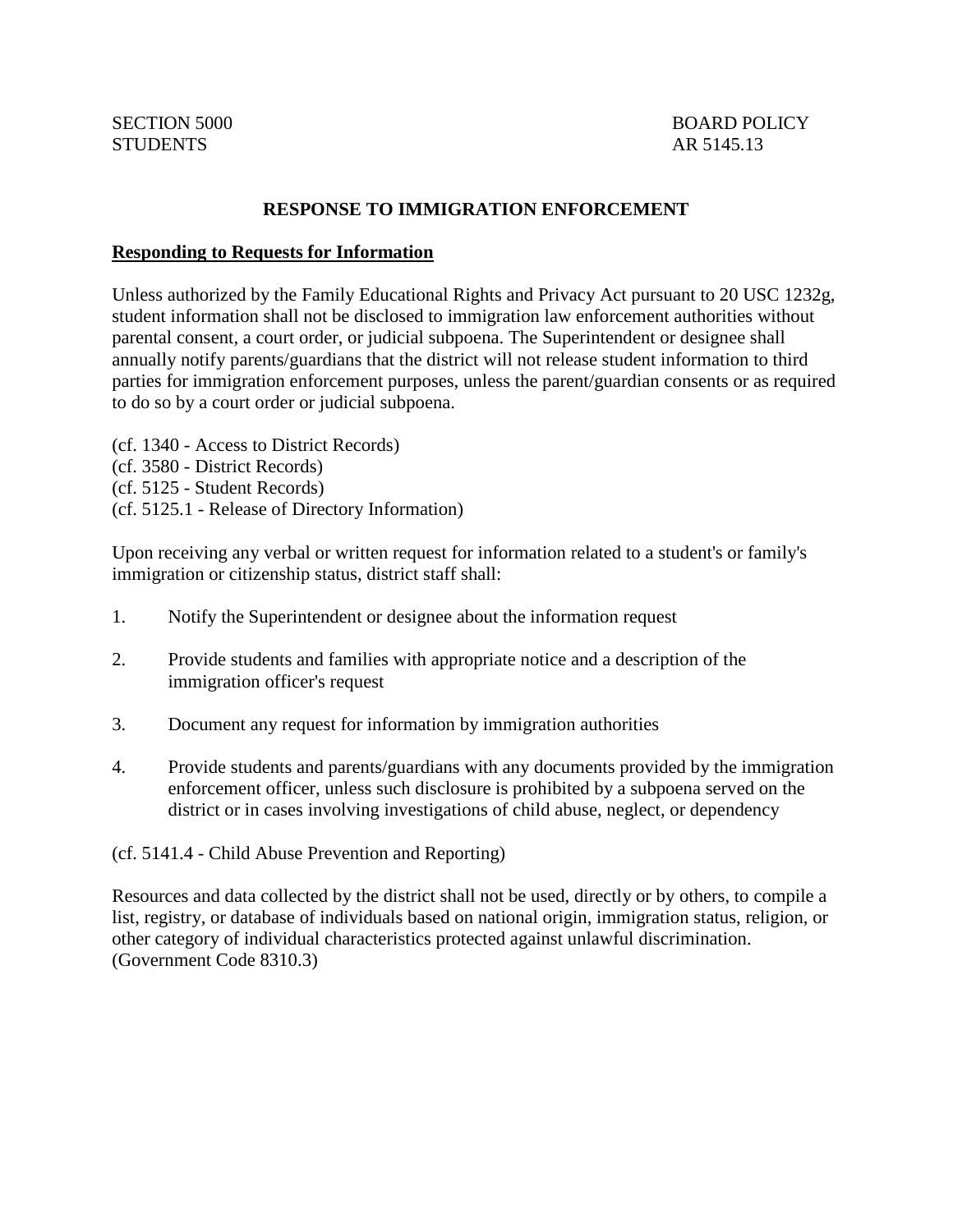## **Responding to Requests for Access to Students or School Grounds**

District staff shall receive parent/guardian consent before a student is interviewed or searched by any officer seeking to enforce civil immigration laws at the school, unless the officer presents a valid, effective warrant signed by a judge or a valid, effective court order. A student's parent/guardian shall be immediately notified if a law enforcement officer requests or gains access to the student for immigration enforcement purposes, unless the judicial warrant or subpoena restricts disclosure to the parent/guardian.

(cf. 5145.12 - Search and Seizure)

All visitors and outsiders, including immigration enforcement officers, shall register with the principal or designee upon entering school grounds during school hours. Each visitor or outsider shall provide the principal or designee with his/her name, address, occupation, age if less than 21, purpose in entering school grounds, proof of identity, and any other information required by law. (Penal Code 627.2, 627.3)

(cf. 1250 - Visitors/Outsiders)

District staff shall report the presence of any immigration enforcement officers to the on- site School Resource Officer police and other appropriate administrators.

(cf. 3515.3 - District Police/Security Department)

As early as possible, district staff shall notify the Superintendent or designee of any request by an immigration enforcement officer for access to the school or a student or for review of school documents, including service of lawful subpoenas, petitions, complaints, warrants, or other such documents.

In addition, district staff shall take the following actions in response to an officer present on the school campus specifically for immigration enforcement purposes:

- 1. Advise the officer that before school personnel can respond to the officer's request, they must first receive notification and direction from the Superintendent or designee, except under exigent circumstances that necessitate immediate action
- 2. Request to see the officer's credentials, including his/her name and badge number, and the phone number of the officer's supervisor, and note or make a copy of all such information
- 3. Ask the officer for his/her reason for being on school grounds and document the response
- 4. Request that the officer produce any documentation that authorizes his/her school access
- 5. Make a copy of all documents produced by the officer and retain one copy for school records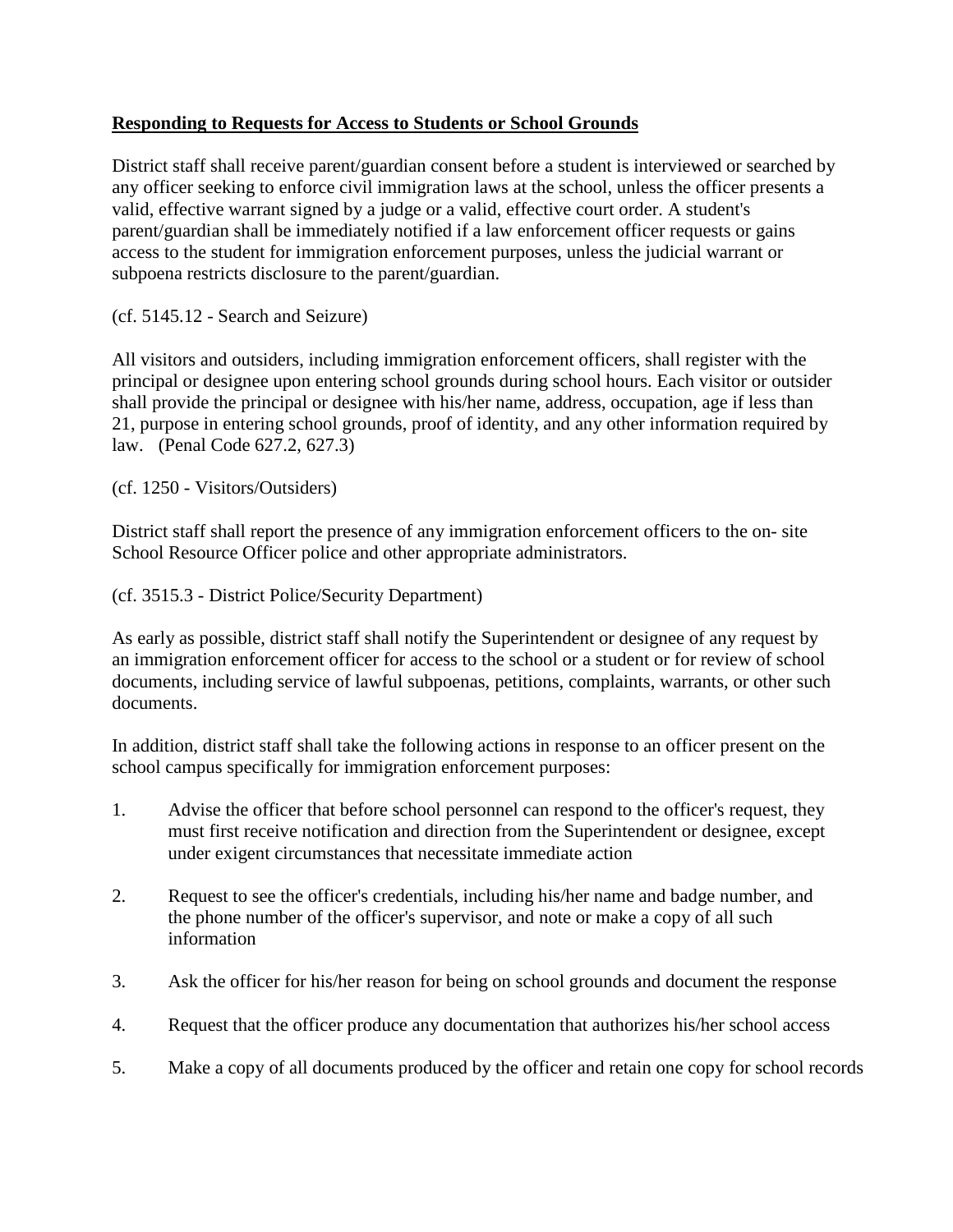- 6. If the officer declares that exigent circumstances exist and demands immediate access to the campus, comply with the officer's orders and immediately contact the Superintendent or designee
- 7. If the officer does not declare that exigent circumstances exist, respond according to the requirements of the officer's documentation, as follows:
	- a. If the officer has an Immigrations and Customs Enforcement (ICE) administrative warrant, district staff shall inform the agent that they cannot consent to any request without first consulting with the district's legal counsel or other designated district official.
	- b. If the officer has a federal judicial warrant, such as a search and seizure warrant or an arrest warrant signed by a federal judge or magistrate, district staff shall promptly comply with the warrant. If feasible, district staff shall consult with the district's legal counsel or designated administrator before providing the officer with access to the person or materials specified in the warrant.
	- c. If the officer has a subpoena for production of documents or other evidence, district staff shall inform the district's legal counsel or other designated official of the subpoena and await further instructions as to how to proceed.
- 8. Do not attempt to physically impede the officer, even if the officer appears to be exceeding the authorization given under a warrant or other document. If an officer enters the premises without consent, district staff shall document the officer's actions while on campus.
- 9. After the encounter with the officer, promptly make written notes of all interactions with the officer, including:
	- a. A list or copy of the officer's credentials and contact information
	- b. The identity of all school personnel who communicated with the officer
	- c. Details of the officer's request
	- d. Whether the officer presented a warrant or subpoena to accompany his/her request, what was requested in the warrant or subpoena, and whether the warrant or subpoena was signed by a judge
	- e. District staff's response to the officer's request
	- f. Any further action taken by the office
	- g. A photo or copy of any documents presented by the officer
- 10. Provide a copy of these notes and associated documents collected from the officer to the district's legal counsel or other designated district official

The district's legal counsel or other designated official shall submit a timely report to the Governing Board regarding the officer's requests and actions and the district's responses. (Education Code 234.7)